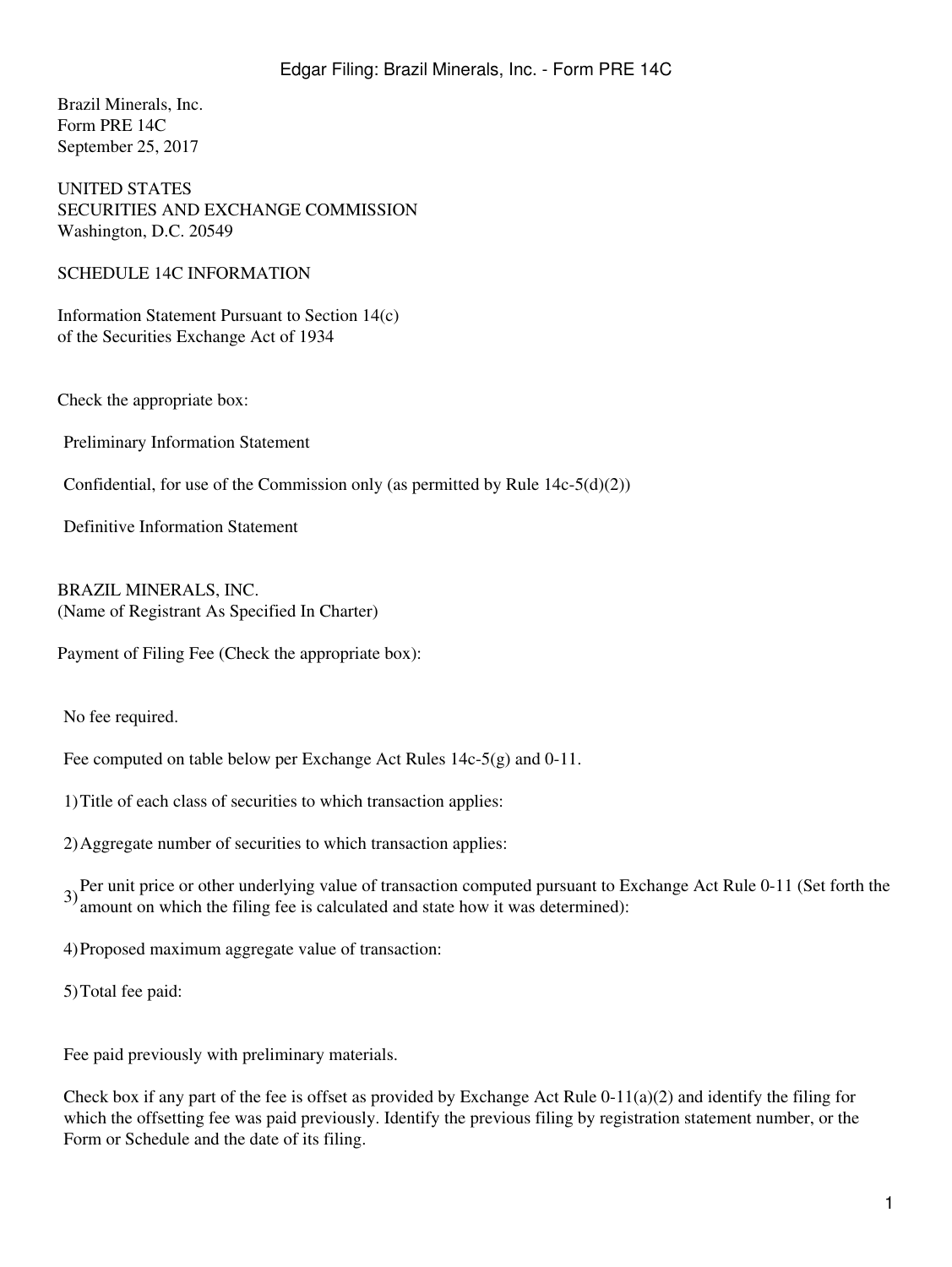- 1)Amount Previously Paid:
- 2)Form, Schedule or Registration Statement No:
- 3)Filing Party:
- 4)Date Filed: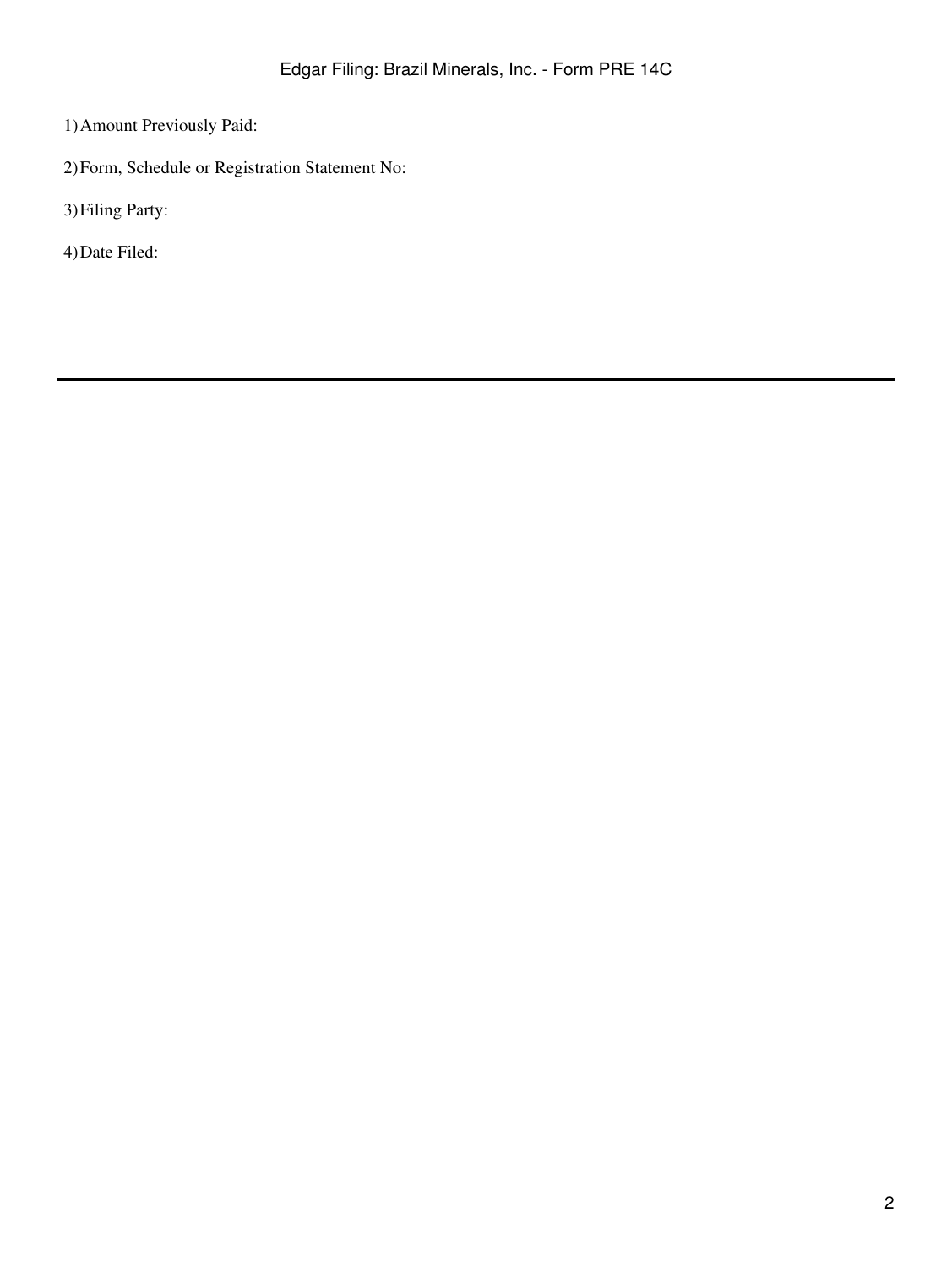## THIS INFORMATION STATEMENT IS BEING PROVIDED TO YOU BY THE BOARD OF DIRECTORS OF BRAZIL MINERALS, INC. WE ARE NOT ASKING YOU FOR A PROXY AND YOU ARE REQUESTED NOT TO SEND US A PROXY

Brazil Minerals, Inc. Rua Vereador João Alves Praes nº 95-A Olhos D'Água, MG 39398-000, Brazil

INFORMATION STATEMENT (Preliminary)

September 25, 2017

### NOTICE OF STOCKHOLDER ACTION BY WRITTEN CONSENT

#### GENERAL INFORMATION

To the Holders of Common Stock of Brazil Minerals, Inc.:

This Information Statement has been filed with the Securities and Exchange Commission and is being furnished, pursuant to Section 14C of the Securities Exchange Act of 1934, as amended (the "Exchange Act"), to the holders (the "Stockholders") of common stock, par value \$0.001 per share (the "Common Stock"), of Brazil Minerals, Inc., a Nevada corporation (the "Company "), to notify the Stockholders that, on September 20, 2017, the Company received approval from the Board of Directors of the Company (the "Board") and, on September 22, 2017, a written consent in lieu of a meeting (the "Written Consent") from a certain holder (the "Majority Stockholder") of Series A Preferred Stock, par value \$0.001 per share ("Series A Stock"). The Majority Stockholder beneficially owns one share of Preferred Stock, which has 51% of the voting power with respect to the approval by stockholders of an amendment to the Company's Articles of Incorporation to increase the number of authorized shares of Common Stock from one hundred million (100,000,000) to two hundred fifty million (250,000,000) (the "Authorized Increase").

On September 20, 2017, the Board approved this action and recommended to the Majority Stockholder that he approve them. On September 22, 2017, the Majority Stockholder approved the Authorized Increase by written consent in lieu of a meeting in accordance with the Nevada Revised Statutes ("NRS"). Accordingly, your consent is not required and is not being solicited in connection with the approval of the Authorized Increase.

We will mail the Notice of Stockholder Action by Written Consent to the Stockholders on or about October, 2017.

WE ARE NOT ASKING YOU FOR A PROXY AND YOU ARE REQUESTED NOT TO SEND A PROXY.

- 2 -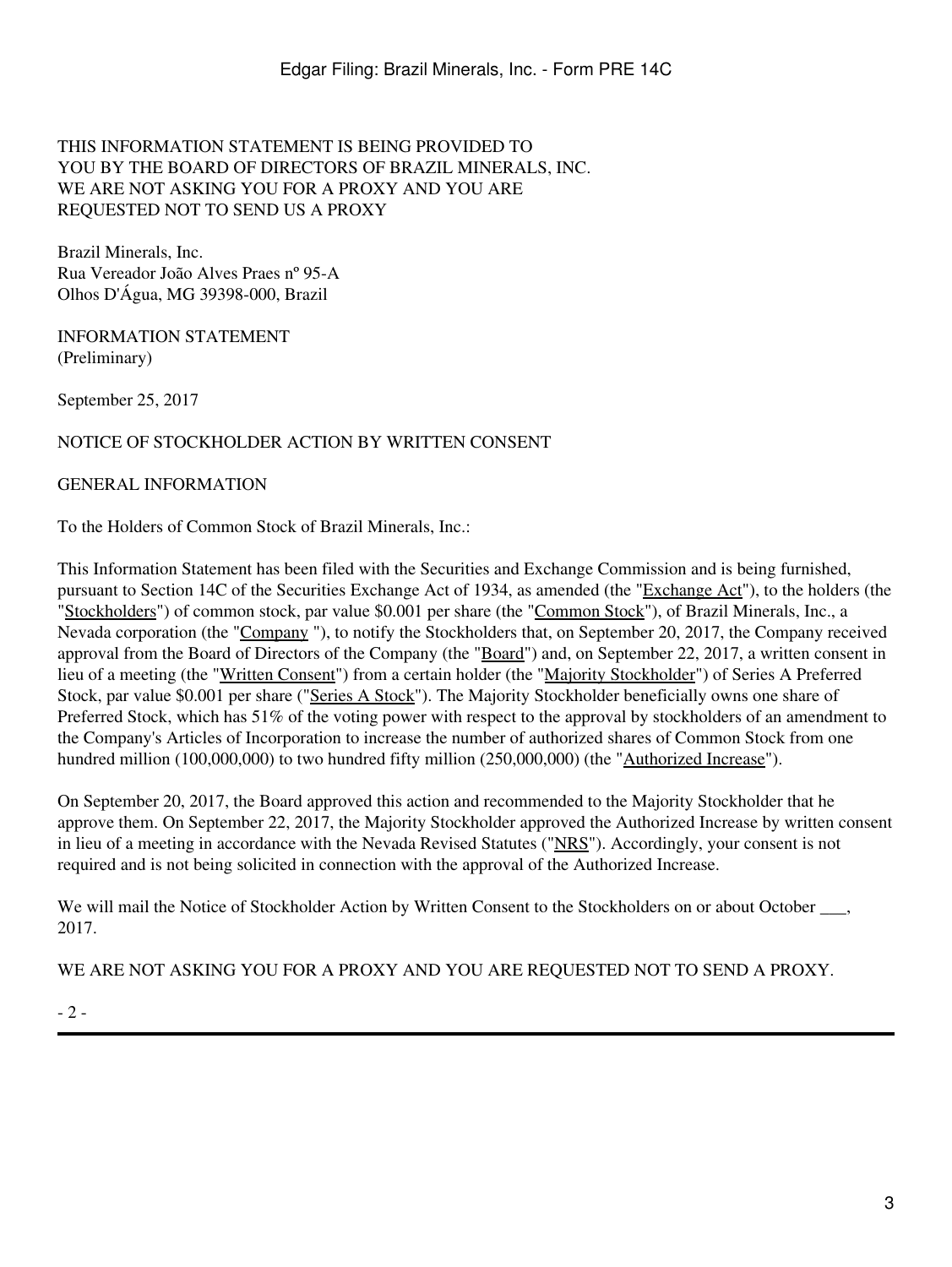## INTRODUCTION

Section 78.320 of the NRS provides that the written consent of the holders of outstanding shares of voting capital stock having not less than the minimum number of votes which would be necessary to authorize or take such action at a meeting at which all shares entitled to vote thereon were present and voted can approve an action in lieu of conducting a special stockholders' meeting convened for the specific purpose of such action. The NRS, however, requires that in the event an action is approved by written consent, a company must provide prompt notice of the taking of any corporate action without a meeting to the stockholders of record who have not consented in writing to such action and who, if the action had been taken at a meeting, would have been entitled to notice of the meeting if the record date for such meeting had been the date that written consents signed by a sufficient number of holders to take the action were delivered to the company.

In accordance with the foregoing, we will mail the Notice of Stockholder Action by Written Consent on or around October\_\_\_, 2017. This Information Statement contains a brief summary of the material aspects of the Authorized Increase approved by the Board of Brazil Minerals, Inc. (the "Company," "we," "our," or "us ") and the Majority Stockholder who holds a majority of the voting capital stock of the Company.

### Voting Stock

As of September 8, 2017, there were issued and outstanding 85,499,330 shares of Common Stock, and one share of Series A Stock ("Series A Stock"). The one share of Series A Stock entitles the holder to 51% of the total voting power on all matters. Pursuant to Section 78.320 of the NRS, at least a majority of the voting equity of the Company is required to approve the Authorized Increase by written consent. The Majority Stockholder has voted his one share of Series A Stock in favor of the Authorized Increase, thereby satisfying the requirement under Section 78.320 of the NRS that at least a majority of the voting equity vote in favor of a corporate action by written consent.

The following table sets forth the name of the Majority Stockholder, the number of shares of Common Stock and Series A Stock held and voted by the Majority Stockholder in favor of the Authorized Increase, and the percentage of the issued and outstanding voting equity of the Company voted in favor thereof.

| Name of<br>Majority Stockholder | Number of Shares of<br>Voting Stock<br>Voted by Majority Stockholder | Percentage<br>of the<br>Voting<br>Equity<br>that Voted<br>in Favor of<br>the<br>Authorized<br>Increase |
|---------------------------------|----------------------------------------------------------------------|--------------------------------------------------------------------------------------------------------|
| Marc Fogassa                    | 0 shares of Common Stock and 1 Share of Series A Stock               | 51%                                                                                                    |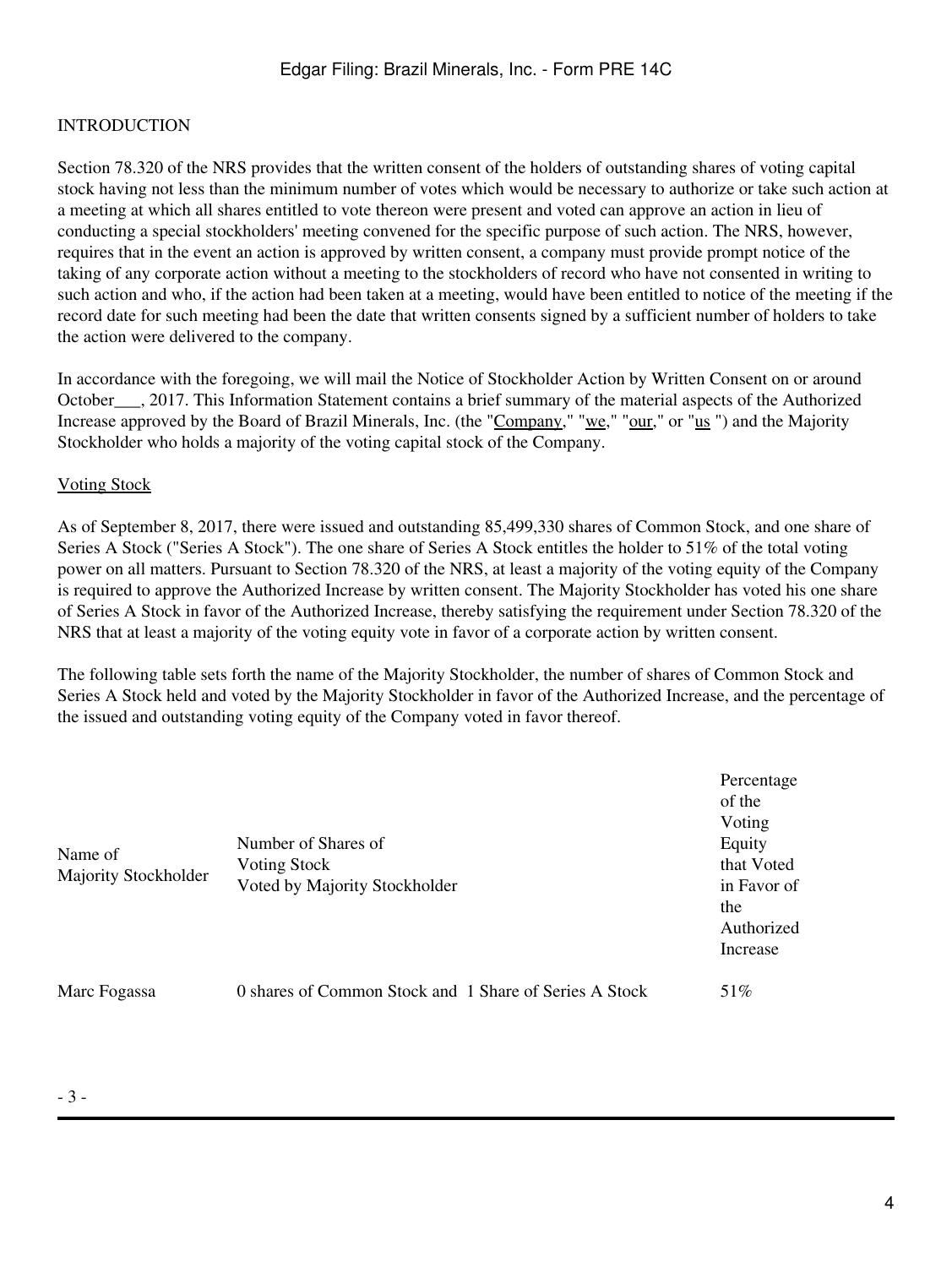## ACTION TO BE TAKEN

The Authorized Increase will become effective only on such date in which we file a Certificate of Amendment to the Company's Articles of Incorporation, as amended (the "Amendment"), with the State of Nevada.

### INCREASE IN AUTHORIZED SHARES OF COMMON STOCK

The number of authorized shares of our Common Stock will be increased from one hundred million (100,000,000) shares to two hundred fifty million (250,000,000) shares. The Board of Directors believes that the Authorized Increase is necessary and advisable so that the Company shall have sufficient number of authorized and unissued and unreserved shares to issue as needed. The Authorized Increase will not have any immediate effect on the rights of existing stockholders, but may have a dilutive effect on our existing stockholders if additional shares are issued. We are not increasing our authorized shares of Common Stock to construct or enable any anti-takeover defense or mechanism on behalf of the Company.

### SECURITY OWNERSHIP OF CERTAIN BENEFICIAL OWNERS AND MANAGEMENT

The following tables set forth certain information regarding the beneficial ownership of our Common Stock and each series of our Preferred Stock as of September 22, 2017 of (i) each person known to us to beneficially own more than 5% of such stock, (ii) our directors, (iii) each named executive officer, and (iv) all directors and named executive officers as a group. As of September 22, 2017, there were a total of 85,499,330 shares of Common Stock, and one share of Series A Stock issued and outstanding.

The number of shares beneficially owned is determined under the rules promulgated by the SEC, and the information is not necessarily indicative of beneficial ownership for any other purpose. Under those rules, beneficial ownership includes any shares as to which a person or entity has sole or shared voting power or investment power plus any shares which such person or entity has the right to acquire within sixty (60) days of September 22, 2017, through the exercise or conversion of any stock option, convertible security, warrant or other right. Unless otherwise indicated, each person or entity named in the table has sole voting power and investment power (or shares such power with that person's spouse) with respect to all shares of capital stock listed as owned by that person or entity, and the address of each of the stockholders listed below is: c/o Brazil Minerals, Inc., Rua Vereador João Alves Praes nº 95-A, Olhos D'Agua, MG 39.398-000, Brazil. The Certificate of Designations, Preferences and Rights of our Series A Stock provides that for so long as the Series A Stock is issued and outstanding, the holders of Series A Stock shall vote together as a single class with the holders of our Common Stock and the holders of any class or series of shares entitled to vote with the Common Stock, with the holders of Series A Stock being entitled to 51% of the total votes on all matters regardless of the actual number of shares of Series A Stock then outstanding, and the holders of other stock in the Company being entitled to their proportional share of the remaining 49% of the total votes based on their respective voting power.

- 4 -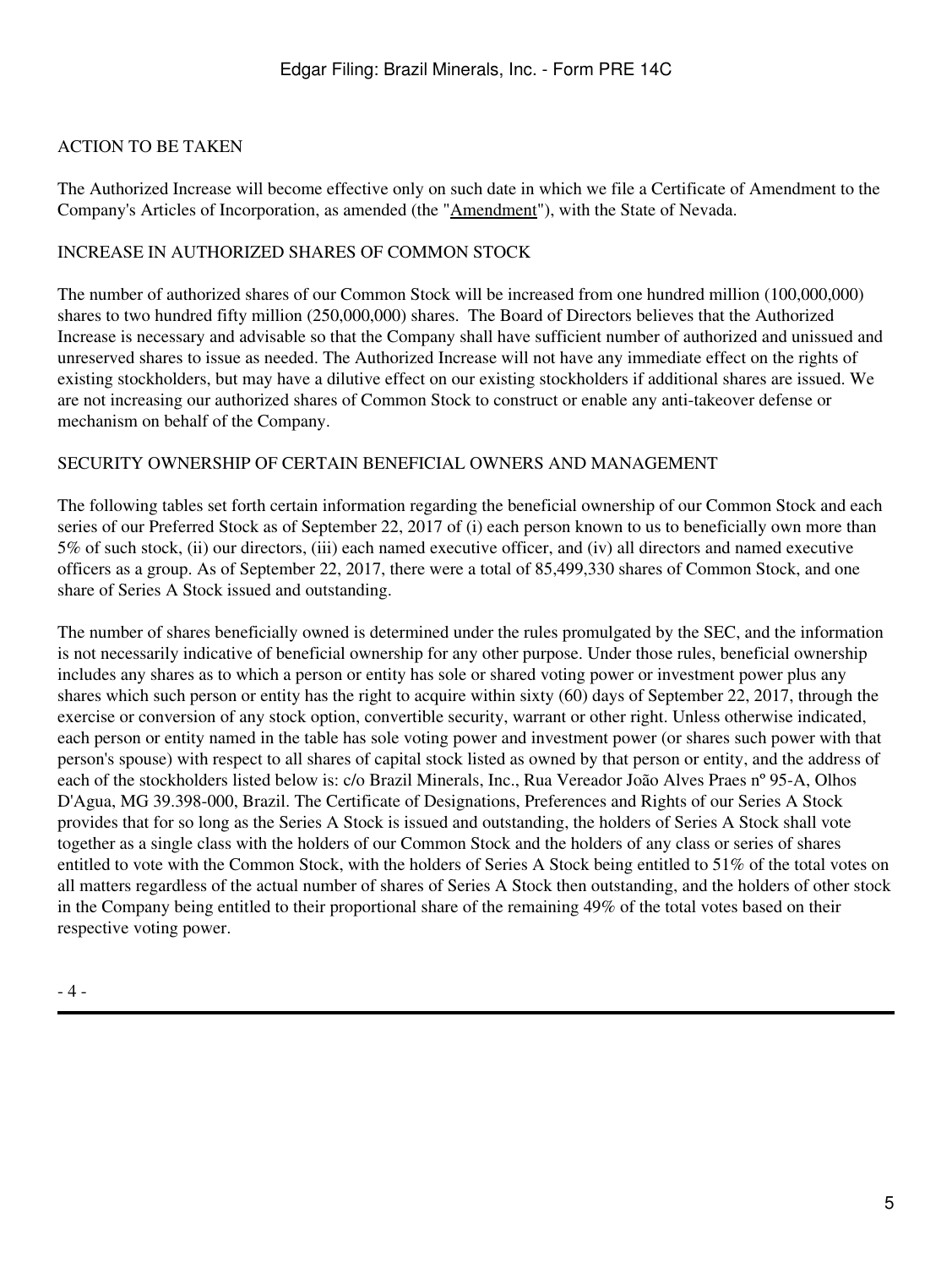|                                                                   |                                                                                                     | <b>Shares</b>                        |                            | Percentage<br>of<br>Voting<br>Power<br>of all<br>Outstanding |
|-------------------------------------------------------------------|-----------------------------------------------------------------------------------------------------|--------------------------------------|----------------------------|--------------------------------------------------------------|
| Name and<br>Address <sup>(1)</sup>                                | Office                                                                                              | Beneficially<br>Owned <sup>(2)</sup> | Percent<br>of Class<br>(3) | Classes of<br>Company<br>Stock $(4)$                         |
| Common Stock                                                      |                                                                                                     |                                      |                            |                                                              |
| Marc Fogassa                                                      | Director, Chairman, Chief Executive<br>Officer, Chief Financial Officer,<br>Secretary and Treasurer | 13,492,441 (5)                       | 14.0%                      | 6.9%                                                         |
| Ambassador Paul Durand                                            | Director                                                                                            | 3,704,810<br>(6)                     | 4.2%                       | 2.1%                                                         |
| Ambassador Roger Noriega                                          | Director                                                                                            | 3,704,797<br>(7)                     | 4.2%                       | 2.1%                                                         |
| All executive officers and<br>directors as a group (4<br>persons) |                                                                                                     | 20,902,048 (5)(6)(7) 20.2%           |                            | 9.9%                                                         |
| Benjamin Khowong                                                  |                                                                                                     | 9,636,364                            | 11.3%                      | 5.5%                                                         |
| The Nazari/Singley Family<br>Trust                                |                                                                                                     | 6,551,668                            | 7.7%                       | 3.8%                                                         |
| <b>Suter Family Trust</b>                                         |                                                                                                     | 6,201,876                            | 7.3%                       | 3.6%                                                         |
| Series A Stock                                                    |                                                                                                     |                                      |                            |                                                              |
| Marc Fogassa                                                      | Director                                                                                            | $\mathbf{1}$                         | 100%                       | 51.0%                                                        |
| All executive officers and<br>directors as a group (4<br>persons) |                                                                                                     | $\mathbf{1}$                         | 100%                       | 51.0%                                                        |

<sup>———————</sup>  $*$  Less than 1%

<sup>(1)</sup> Unless otherwise specified, the mailing address of each of the officers and directors set forth below is in care of Brazil Minerals, Inc., Rua Vereador João Alves Praes nº 95-A, Olhos D'Agua, MG 39.398-000, Brazil.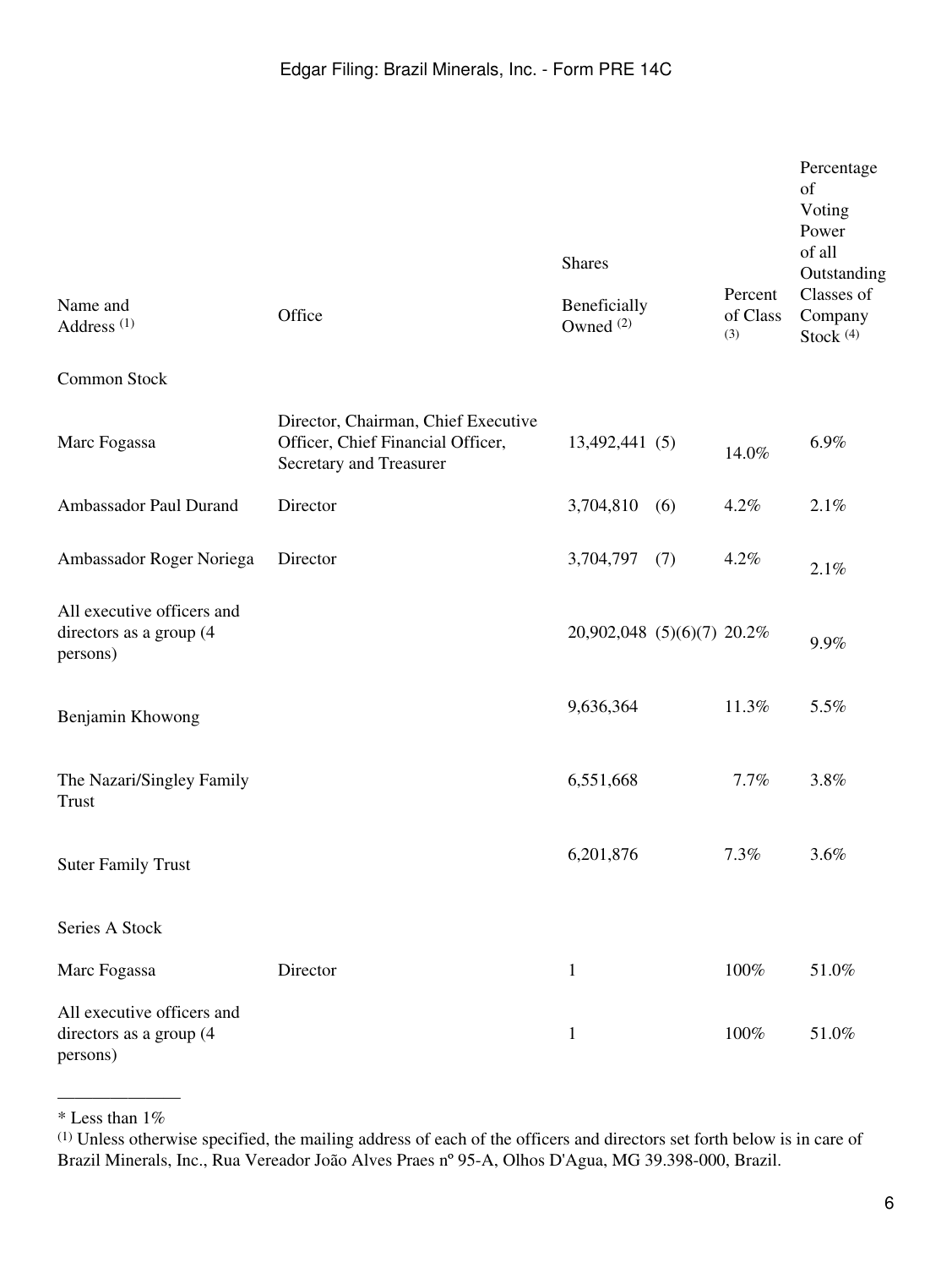(2) Beneficial ownership is determined in accordance with rules promulgated by the Commission.

(3) Based on 85,499,330 shares of common stock outstanding and computations in accordance with rules promulgated by the Commission.

- 5 -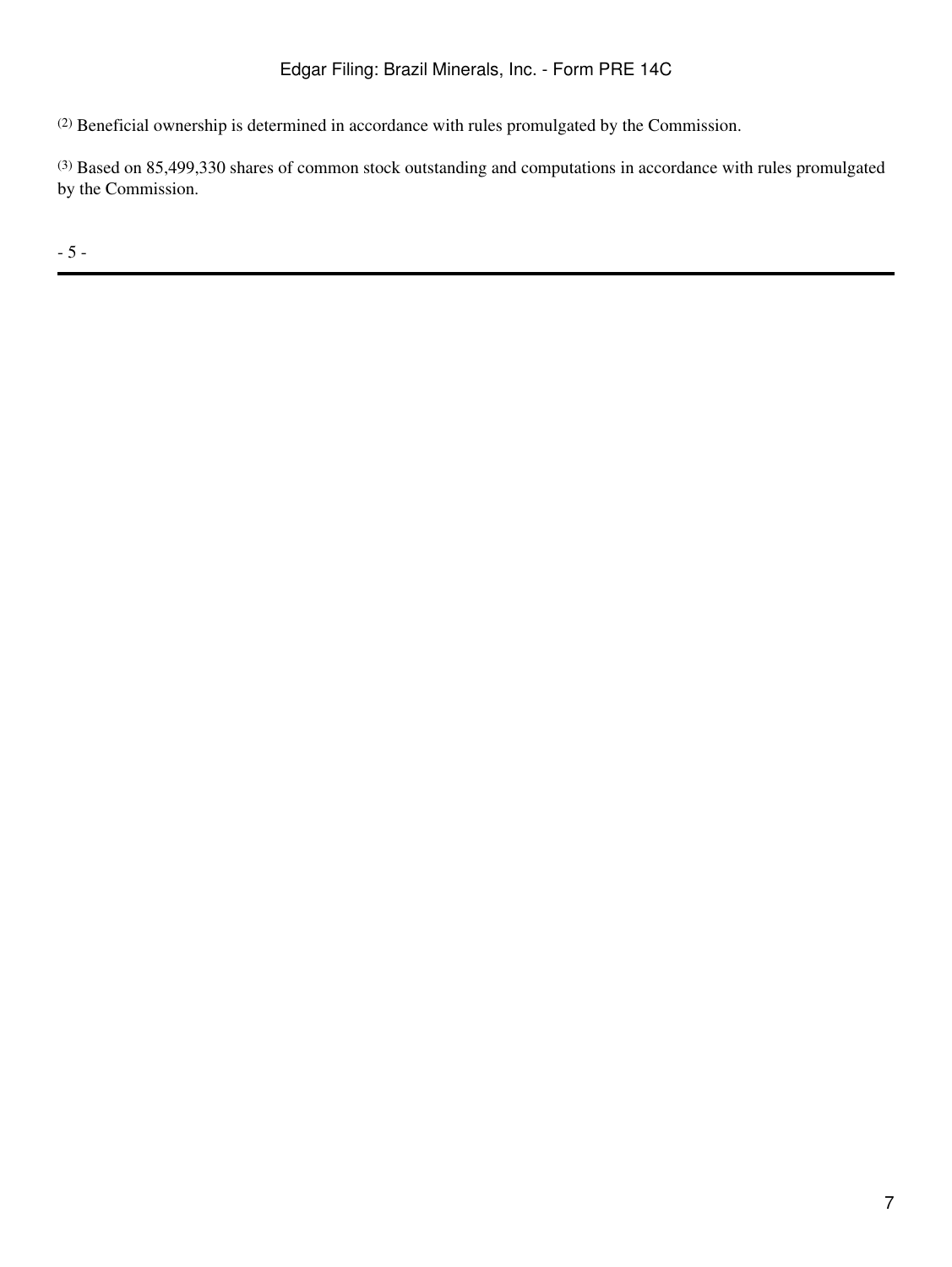(4) The holders of our Series A Stock vote together as a single class with the holders of our Common Stock, with the holders of Series A Stock being entitled to 51% of the total votes on all matters regardless of the actual number of shares of Series A Stock then outstanding, and the holders of Common Stock being entitled to their proportional share of the remaining 49% of the total votes based on their respective voting power. Based on their beneficial ownership of shares of Series A Stock and Common Stock as of September 22, 2017, each person set forth in the table had the approximate percentage of the voting power of the common and preferred stock voting together as a single class as of such date set forth opposite their name.

(5) Includes 10,614,000 shares of our common stock which are obtainable through conversion of notes for unpaid wages and other contractual obligations, 195,336 shares of common stock owned by Sainte Valiere, LLC ("SV"), a limited liability company, and options owned by SV to purchase 160 shares of our common stock at \$500.00 per share.

(6) Includes 3,702,439 options to purchase shares of our common stock at prices ranging from \$0.02 to \$290 per share, with expiration ranging from 03/2018 to 06/2022.

(7) Includes 3,702,439 options to purchase shares of our common stock at prices ranging from \$0.02 to \$290 per share, with expiration ranging from 03/2018 to 06/2022.

# ADDITIONAL INFORMATION

We are subject to the disclosure requirements of the Securities Exchange Act of 1934, as amended, and in accordance therewith, file reports, information statements and other information, including annual and quarterly reports on Form 10-K and 10-Q, respectively, with the Securities and Exchange Commission (the "SEC"). Reports and other information filed by the Company can be inspected and copied at the public reference facilities maintained by the SEC at Room 1024, 450 Fifth Street, N.W., Washington, DC 20549. Copies of such material can also be obtained upon written request addressed to the SEC, Public Reference Section, 450 Fifth Street, N.W., Washington, D.C. 20549 at prescribed rates. In addition, the SEC maintains a web site on the Internet (http://www.sec.gov) that contains reports, information statements and other information regarding issuers that file electronically with the SEC through the Electronic Data Gathering, Analysis and Retrieval System.

The following documents, as filed with the SEC by the Company, are incorporated herein by reference:

(1)Annual Report on Form 10-K for the fiscal year ended December 31, 2015;

(2)Annual Report on Form 10-K for the fiscal year ended December 31, 2016.

- 6 -